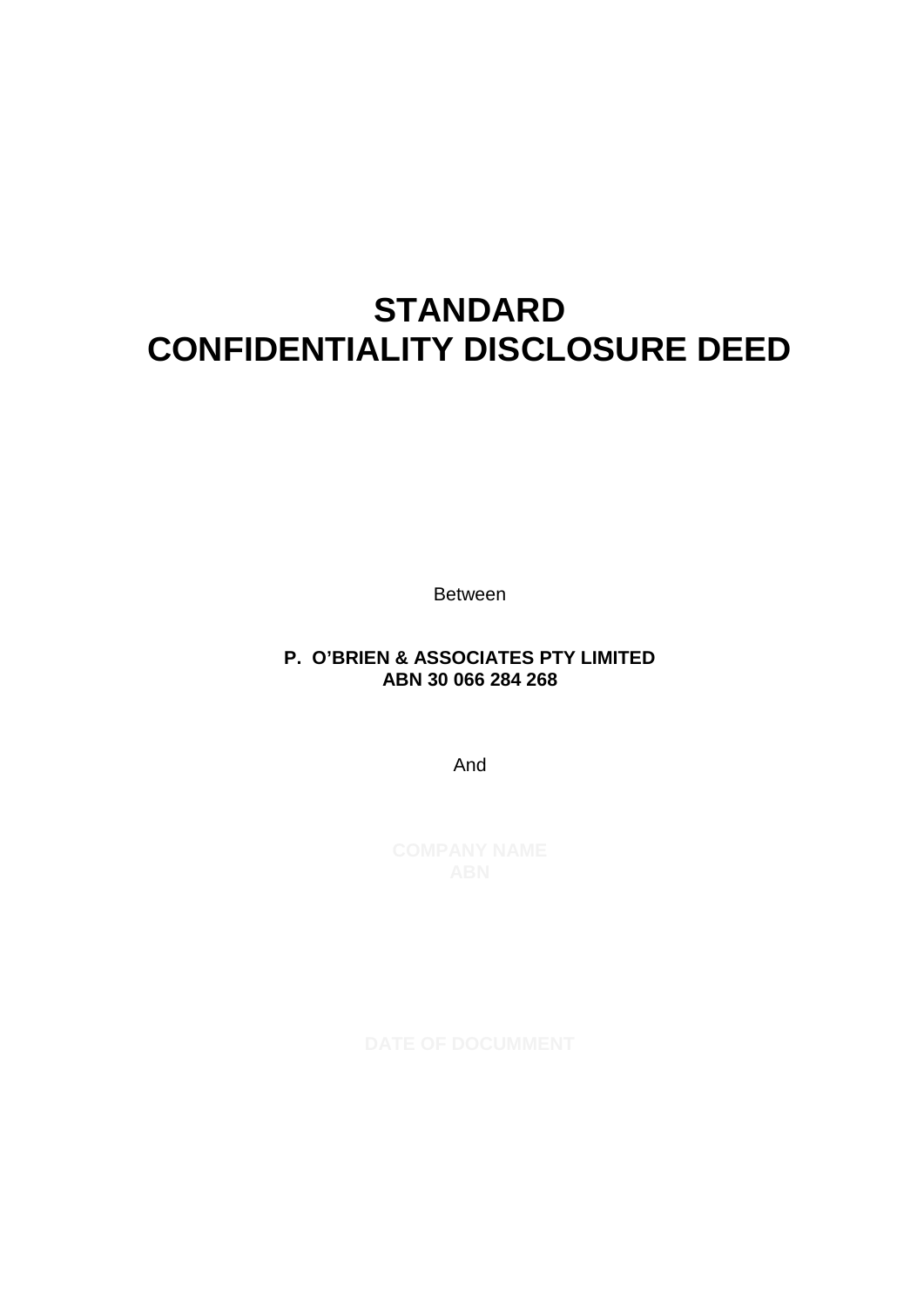**THIS DEED is made the day, month and year in text** 

## **BETWEEN: P. O'BRIEN & ASSOCIATES PTY LIMITED (ABN 30 066 284 268)** of

15B Lyell Street, Mittagong NSW 2575 (hereinafter called "P. O'Brien & Associates")

#### **AND:**

of ADDRESS in the state of STATE (hereinafter called "The Client")

#### **WHEREAS:**

- A. The Client is engaged in the business of the manufacture and/or distribution of list core business activities amongst other things.
- B. The Client wishes to appoint P. O'Brien as an authorised manufacturer of said products.
- C. The Client has informed P. O'Brien that all formulae and process relating to said products are the intellectual property of the client and that in the event that such information were made available to competitors the Client would suffer substantial loss and damage.
- D. P. O'Brien has agreed to manufacture said products and has agreed to keep confidential all formulae and manufacturing processes disclosed to it by the Client and P. O'Brien has otherwise agreed to enter into the covenants of this Deed.

## **NOW THIS DEED WITNESSES** as follows:

- 1. P. O'Brien agrees to treat as confidential any information supplied by or on behalf of the Client - said under or pursuant to this Deed and any agreement to manufacture said products and P. O'Brien shall ensure such information is used solely to assist in the manufacture and sale of said products.
- 2. P. O'Brien shall ensure that all formulae and manufacturing process disclosed to it shall not be disclosed to any other person or organisation without the express written consent of the Client.
- 3. P. O'Brien shall ensure that all of its officers or employees to whom details of the formulae and manufacturing process are disclosed are made aware of the confidentiality of the same and that each officer or employee executes a document agreeing that the same will not be disclosed to any other third party. P. O'Brien shall, if requested by the Client, enforce for the benefit of the Client any remedies available to P. O'Brien as a result of the non-compliance by any employee of P. O'Brien with this clause.